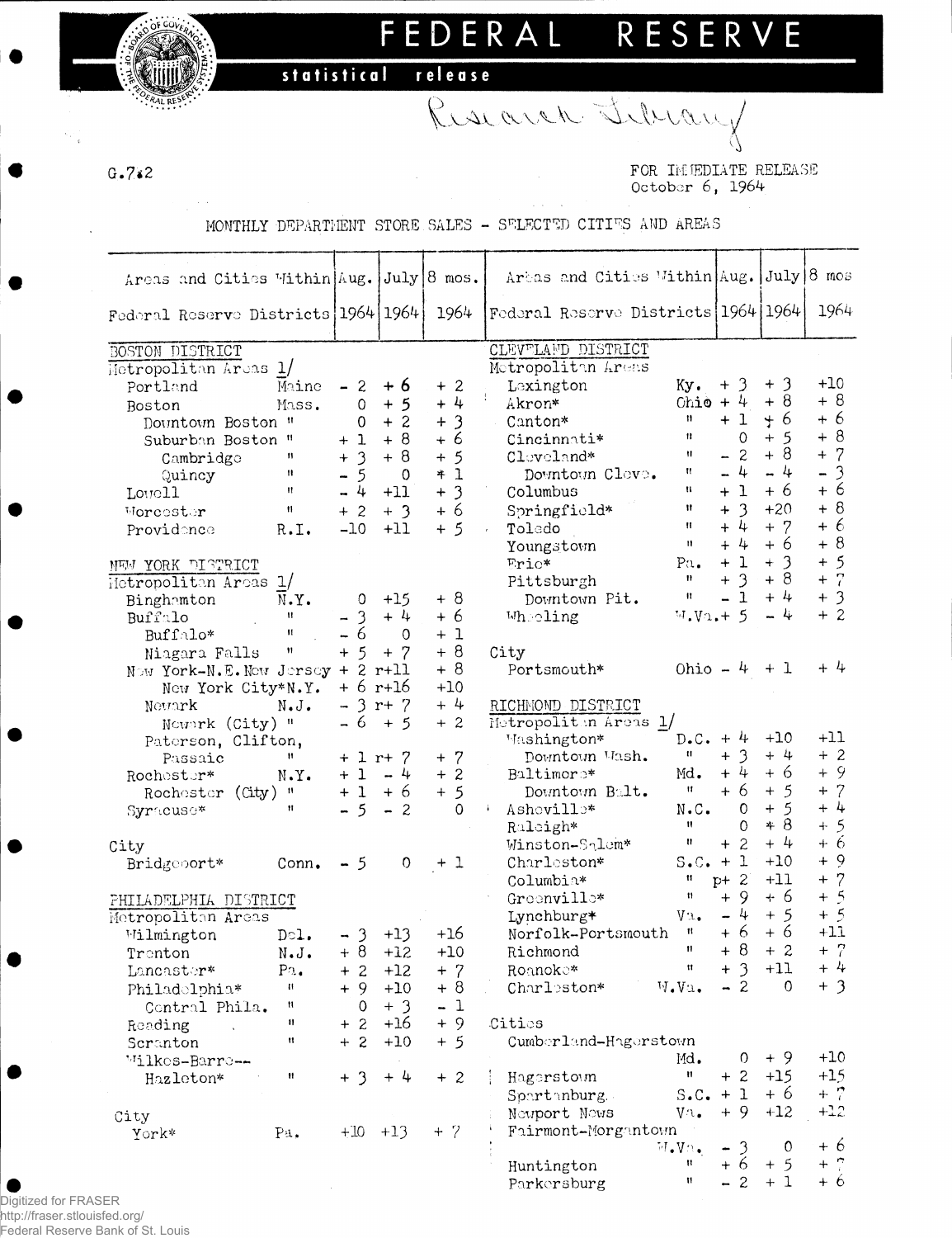| ×<br>. .<br>×<br>. . |  |
|----------------------|--|
|----------------------|--|

 $\bullet$ 

D

Percentage Change From Corresponding Period A Year Ago

| Areas and Cities Within Aug. July 8 mos. |                   |                      |             |                             |                                     |                   | Areas and Cities Within Aug. |                   |        | July 8 mos.          |
|------------------------------------------|-------------------|----------------------|-------------|-----------------------------|-------------------------------------|-------------------|------------------------------|-------------------|--------|----------------------|
| Federal Reserve Districts 1964 1964      |                   |                      |             | 1964                        | Federal Reserve Districts 1964 1964 |                   |                              |                   |        | 1964                 |
| ATLANTA DISTRICT                         |                   |                      |             |                             |                                     |                   | CHICAGO DISTRICT (Cont.)     |                   |        |                      |
| Metropolitan Areas 1/                    |                   |                      |             |                             | Metropolitan Areas 1/               |                   |                              |                   |        |                      |
| Birmingham                               | Ala.              |                      | $+3 - 1$    | $+4$ .                      | Green Bay                           |                   | $\overline{v}$ is.           | $+3$              | $+6$   | + 9                  |
| Mobile                                   | $\mathbf{u}$      |                      | $-2+4$      | $+2$                        | Milwaukee                           |                   | $^{\prime\prime}$            | $\Omega$          | $+ 7$  | $+4$                 |
| Montgomery                               | Ħ                 |                      | $+27 +29$   | $+30$                       |                                     |                   |                              |                   |        |                      |
| Daytona Beach                            | F12.              | $-3$                 | 0           | $+4$                        | Cities                              |                   |                              |                   |        |                      |
| Jacksonville*                            | Ħ                 |                      | $+ 5 + 9$   | $+16$                       | Danville                            |                   | I11.                         | 0                 | $+1$   | + 1                  |
| Miami                                    | п                 |                      | $+ 7r + 7$  | $+11$                       | Pooria*                             |                   | $\mathbf{H}$                 | $\downarrow$<br>- | $+6$   | $+2$                 |
| Downtown Miami                           | Ħ                 |                      | $+5+6$      | $+7$                        | Gary                                |                   | Ind.                         | $+3$              | $+16$  | $+10$                |
| Orlando                                  | $\mathbf{n}$      |                      | $+21 +22$   | $+27$                       | Battle Crock                        |                   | Mich.                        | $-1$              | $+11$  | $+$ 7                |
| St.-Ptrsb.-Tampa                         | Ħ.                |                      | $-1r+3$     | $+6$                        | Port Huron                          |                   | $\mathbf{H} = \mathbf{0}$    | $+2$              | $+6$   | $+5$                 |
| Atlante*                                 | Ga.               |                      | $+9+9$ .    | $+10$                       | Shoboygan                           |                   | Wis.                         | $+4$              | $+8$   | $+6$                 |
| Contral Atlanta                          | 11                | $-2$                 | $\circ$     | $+3$                        |                                     |                   |                              |                   |        |                      |
| Augusta                                  | Ħ                 |                      | $+1+4$      | $+7$                        |                                     |                   |                              |                   |        |                      |
| Macon*                                   | $\mathsf{H}$      |                      | $-1 - 3$    | $+4$                        | ST. LOUIS DISTRICT                  |                   |                              |                   |        |                      |
| Savannah                                 | $^{\prime\prime}$ |                      | $-7+8$      | $+ 7$                       | Metropoliten Areas                  |                   |                              |                   |        |                      |
| Baton Rouge*                             | La.               |                      | $+3r+10$    | $+4$                        | Fort Smith                          |                   | Ark.                         | $-10$             | $-6$   | $-3$                 |
| Now Orleans*                             | Ħ                 |                      | $+7+5$      | $+8$                        | Little Rock                         |                   | $\mathbf{n}$                 | $p+4$             | $+8$   | $+9$                 |
| Jackson*                                 | $Miss. + 3 + 6$   |                      |             | $+ 7$                       | Louisville*                         |                   | Ky.                          | $+2$              | $+8$   | $+9$                 |
| Chattannoga*                             | Tenn. $+ 8 + 12$  |                      |             | $+10$                       |                                     | Louisville (City) | - 11                         | $+2$              | $+9$   | $+9$                 |
| Knoxvillo*                               | 11                |                      | $-2 - 1$    | $+5$                        | Springfield                         |                   | Mo.                          | + 8               | $+16$  | $+9$                 |
| Bristol-Kingsport-                       |                   |                      |             |                             | St. Louis                           |                   | $^{\dagger}$                 | $+6$              | $+10$  | $+8$                 |
| Johnson City ? Tenn-Va.                  |                   |                      | $-3 - 2$    | $+1$                        |                                     |                   | St. Louis (City)"            | $-2$              | $+1$   | 0                    |
| Bristol                                  | Ħ.                |                      | $0 - 2$     | $+3$                        | Momphis*                            |                   | Tonn.                        | $+4$              | $+ 7.$ | $+6$                 |
|                                          |                   |                      |             |                             |                                     |                   |                              |                   |        |                      |
| City                                     |                   |                      |             |                             | Cities                              |                   |                              |                   |        |                      |
| Rome                                     | $G_2$ .           | $+ 7$                | $\mathbf 0$ | $+ 7$                       | Quincy                              |                   | I11.                         | $p - 8$           |        | $+1$ + 2<br>$+6$ + 7 |
| CHICAGO DISTRICT                         |                   |                      |             |                             | Paducah                             |                   | Ky.                          | $p - 3$           |        |                      |
| Metropoliten Areas 1/                    |                   |                      |             |                             | MINNEAPOLIS DISTRICT                |                   |                              |                   |        |                      |
| Chicago*                                 | 111.              |                      | $+4 + 18$   | $+11$                       | Metropolitan Areas                  |                   |                              |                   |        |                      |
| State Street                             | Ħ                 |                      | $-1+6$      | $+3$                        |                                     | Mpls.-St. Paul*   | Minn.                        | $+5$              | $+14$  | $+10$                |
| Joliet*                                  | Ħ                 |                      | $+2+8$      | $+8$                        |                                     | Minnonpolis*      | Ħ                            | $+7$              | $+10$  | + 8                  |
| Decatur*                                 | Ħ                 |                      | $+4+8$      | $+6$                        |                                     | St. Paul*         | n                            | $+1$              | $+22$  | $+17$                |
| Springfield                              | ₩.                |                      | $-2+5$      | $+4$                        |                                     |                   |                              |                   |        |                      |
| Fort Wayne*                              | Ind.              |                      | $+1 + 12$   | $+4$                        | Citios                              |                   |                              |                   |        |                      |
| Indianapolis*                            | ₩.                |                      | $4 + 7$     | $+1$                        |                                     |                   | Duluth-Superior* Minn-Tist ? |                   | $+5$   | $+5$                 |
| Muncie                                   | 11                |                      | $2 + 6$     | $\overline{5}$<br>$\ddot{}$ | Mankato                             |                   | Minn.                        | $+8$              | $+8$   | $+8$                 |
| South Bend*                              | Ħ                 |                      | $3 + 9$     | 2<br>$+$                    | Rochester                           |                   | $\mathbf{H}$                 | $-7$              | $+10$  | $+2$                 |
| Cedar Rapids                             | Iowa              | $+4$                 | $+6$        | $+6$                        | Willmar                             |                   | $\mathbf{H}$                 | $-3$              | $+4$   | $+6$                 |
| Dos Moines                               | Ħ                 |                      | $+ 7 + 14$  | $+8$                        | Winona                              |                   | $\mathbf{H}$                 | $+3$              | $+16$  | $+11$                |
| Dubuque                                  | Ħ                 | $\sim$               | $8 - 4$     | $\overline{5}$<br>-         | Billings                            |                   | Mont.                        | $+10$             | $+12$  | $+8$                 |
| Sioux City                               | Ħ                 |                      | $+5+6$      | $+4$                        | Great Falls                         |                   | Ħ                            | $-3$              | $+9$   | $\overline{5}$<br>-  |
| <b>Materloo</b>                          | Ħ                 |                      | $+10$ $+16$ | $+12$                       | Fargo                               |                   | N.D.                         | - 1               | $+1$   | $\mathcal{E}$<br>$+$ |
| Detroit                                  |                   | Mich. $+14$ $+13$    |             | $+14$                       | Grand Forks                         |                   | n                            | $-5$              | $+5$   | $-1$                 |
| . Flint*                                 | Ħ.                |                      | $+9+13$     | $+10$                       | Minot                               |                   | Ħ                            | $-19$             | $-6$   | $-10$                |
| Grand Rapids*                            | n                 | $\ddot{\phantom{1}}$ | $2 + 4$     | $+6$                        | Aberdoon                            |                   | S.D.                         | $-5$              | $-3$   | $-3$                 |
| Jackson                                  | $\mathbf{H}$      |                      | $+ 4 + 10$  | $+9$                        | Rapid City                          |                   | Ħ                            | $+1$              | $-14$  | $-11$                |
| Kalamazoo                                | Ħ                 |                      | $+ 6 + 17$  | $+13$                       | Sioux Falls                         |                   | $\mathbf{H}$                 | $\overline{0}$    | $r+3$  | $+$ 3                |
| Lonsing                                  | $\mathbf{H}$      | $+$                  | $8 + 13$    | $+12$                       | LaCrosse                            |                   | Wis.                         | $-7$              | $+1$   | - 1                  |
| Muskegon                                 | 11                |                      | $+1 + 13$   | $+8$                        |                                     |                   |                              |                   |        |                      |

 $\sim$   $\sim$